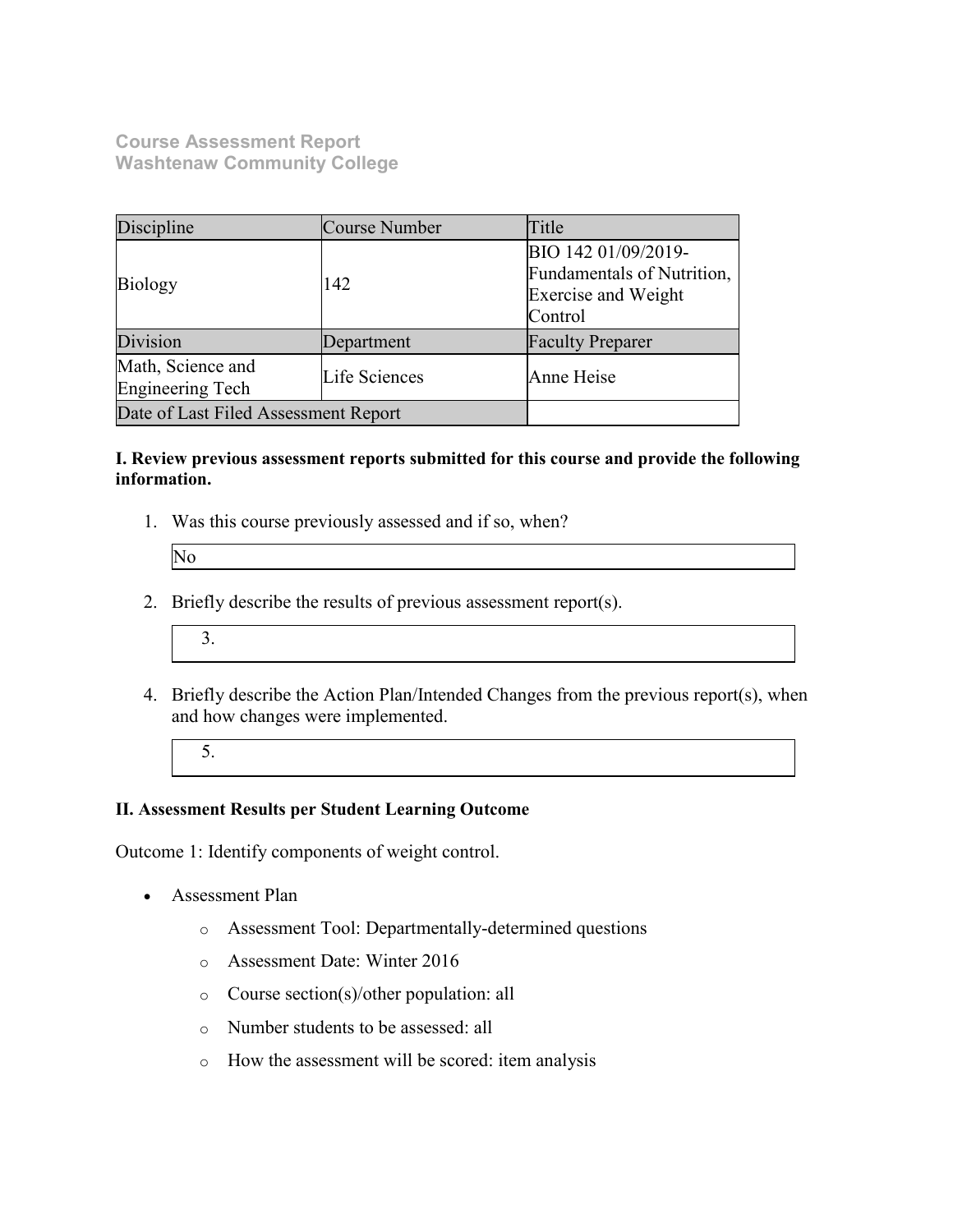- o Standard of success to be used for this assessment: 70% of students will score at least 70%.
- o Who will score and analyze the data: department faculty
- 1. Indicate the Semester(s) and year(s) assessment data were collected for this report.

| r'all (indicate years below) below) | Winter (indicate years) | SP/SU (indicate years)<br>below) |
|-------------------------------------|-------------------------|----------------------------------|
| 2018                                |                         |                                  |

2. Provide assessment sample size data in the table below.

| # of students enrolled | # of students assessed |
|------------------------|------------------------|
|                        |                        |

3. If the number of students assessed differs from the number of students enrolled, please explain why all enrolled students were not assessed, e.g. absence, withdrawal, or did not complete activity.

4. Describe how students from all populations (day students on campus, DL, MM, evening, extension center sites, etc.) were included in the assessment based on your selection criteria.

There is only 1 section of this class. All students in this section were assessed.

5. Describe the process used to assess this outcome. Include a brief description of this tool and how it was scored.

Three short answer questions from Quiz 8. Answers were either right or wrong for each question.

6. Briefly describe assessment results based on data collected for this outcome and tool during the course assessment. Discuss the extent to which students achieved this learning outcome and indicate whether the standard of success was met for this outcome and tool.

Met Standard of Success: Yes

Question 1: 7/14 correct.

Question 2: 14/14 correct

Question 3: 14/14 correct.

All in all: 35 of 42 (83%) responses were correct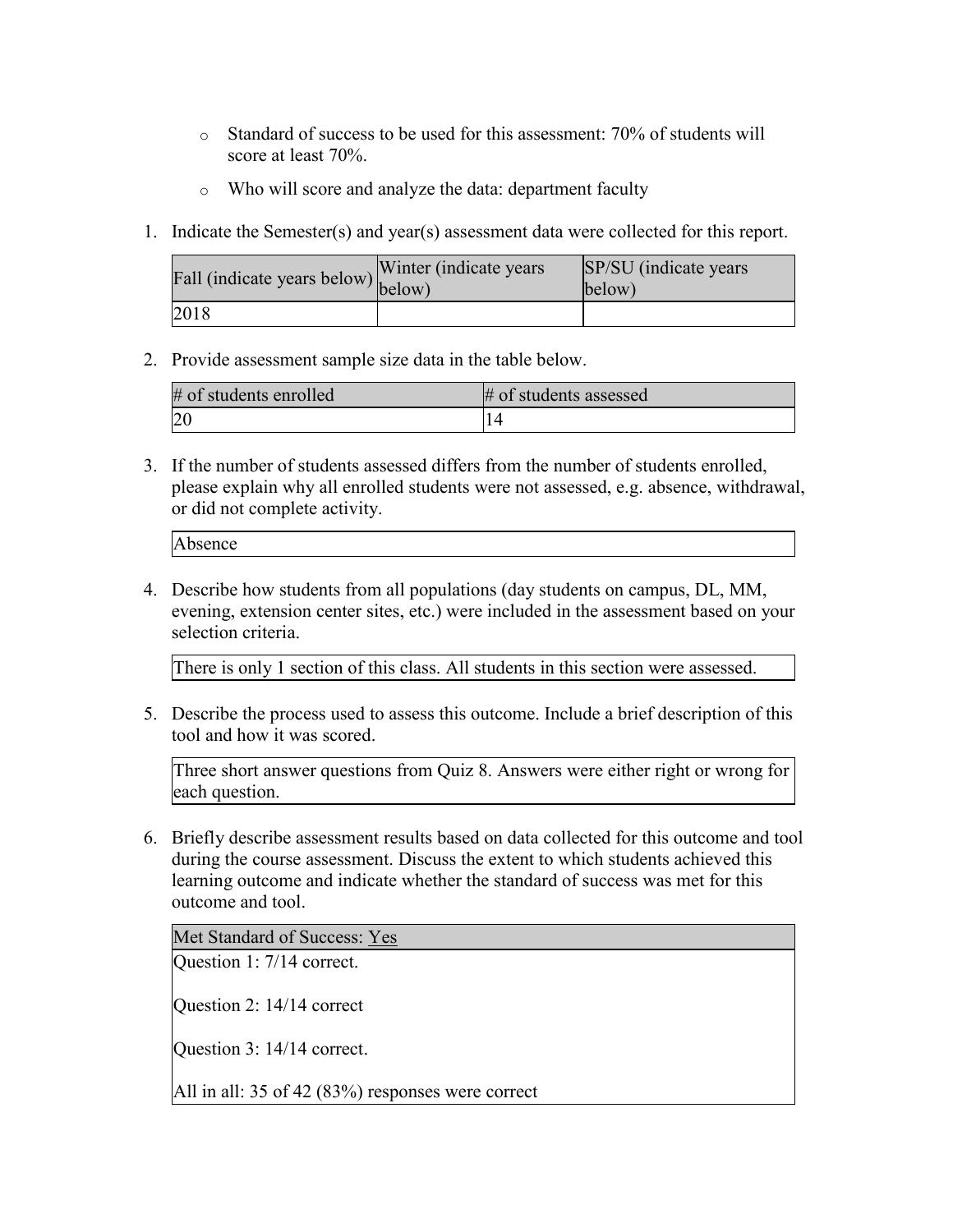7. Based on your interpretation of the assessment results, describe the areas of strength in student achievement of this learning outcome.

 $100\%$  of students knew how many calories = 1 lb of fat. 100% of students could name one factor affecting body weight that we as individuals CAN control.

8. Based on your analysis of student performance, discuss the areas in which student achievement of this learning outcome could be improved. If student met standard of success, you may wish to identify your plans for continuous improvement.

Only 7/14 students answered this question correctly: "The \_\_\_Equation compares energy intake to energy output to determine one's weight.

Probably this can be addressed easily during instruction, now that we know this is a problem.

Outcome 2: Analyze nutrition, exercise, and weight control relations.

- Assessment Plan
	- o Assessment Tool: Departmentally-determined questions
	- o Assessment Date: Winter 2016
	- o Course section(s)/other population: all
	- o Number students to be assessed: all
	- o How the assessment will be scored: item analysis
	- o Standard of success to be used for this assessment: 70% of students will score at least 70%.
	- o Who will score and analyze the data: department faculty
- 1. Indicate the Semester(s) and year(s) assessment data were collected for this report.

| rall (indicate years below) below) | Winter (indicate years) | SP/SU (indicate years)<br>below) |
|------------------------------------|-------------------------|----------------------------------|
| 2018                               |                         |                                  |

2. Provide assessment sample size data in the table below.

| $#$ of students enrolled | $#$ of students assessed |
|--------------------------|--------------------------|
|                          |                          |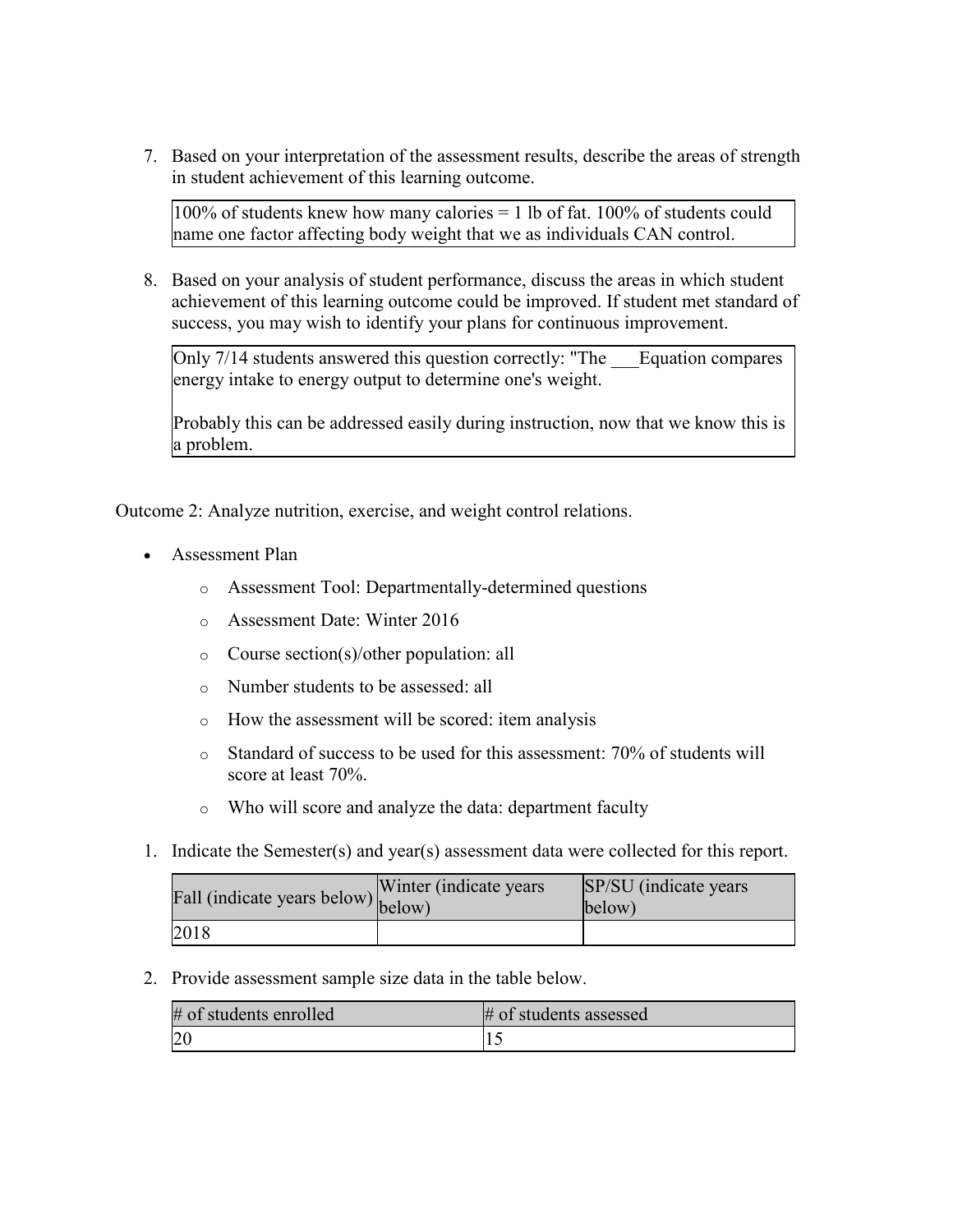3. If the number of students assessed differs from the number of students enrolled, please explain why all enrolled students were not assessed, e.g. absence, withdrawal, or did not complete activity.

Absences.

4. Describe how students from all populations (day students on campus, DL, MM, evening, extension center sites, etc.) were included in the assessment based on your selection criteria.

There is just 1 section of this class. All students in this section were assessed.

5. Describe the process used to assess this outcome. Include a brief description of this tool and how it was scored.

Three short-answer questions from the final exam were used to assess this outcome.

6. Briefly describe assessment results based on data collected for this outcome and tool during the course assessment. Discuss the extent to which students achieved this learning outcome and indicate whether the standard of success was met for this outcome and tool.

Met Standard of Success: Yes

Question 1: 15/15 correct.

Question 2: 11/15 correct.

Question 3: 15/15 correct.

All in all 41/45 (91%) of responses were correct.

7. Based on your interpretation of the assessment results, describe the areas of strength in student achievement of this learning outcome.

100% of students knew how many pounds of weight you should gain or lose when trying to change your weight.

100% of students knew the name for a disorder where an individual has an addiction to exercise.

8. Based on your analysis of student performance, discuss the areas in which student achievement of this learning outcome could be improved. If student met standard of success, you may wish to identify your plans for continuous improvement.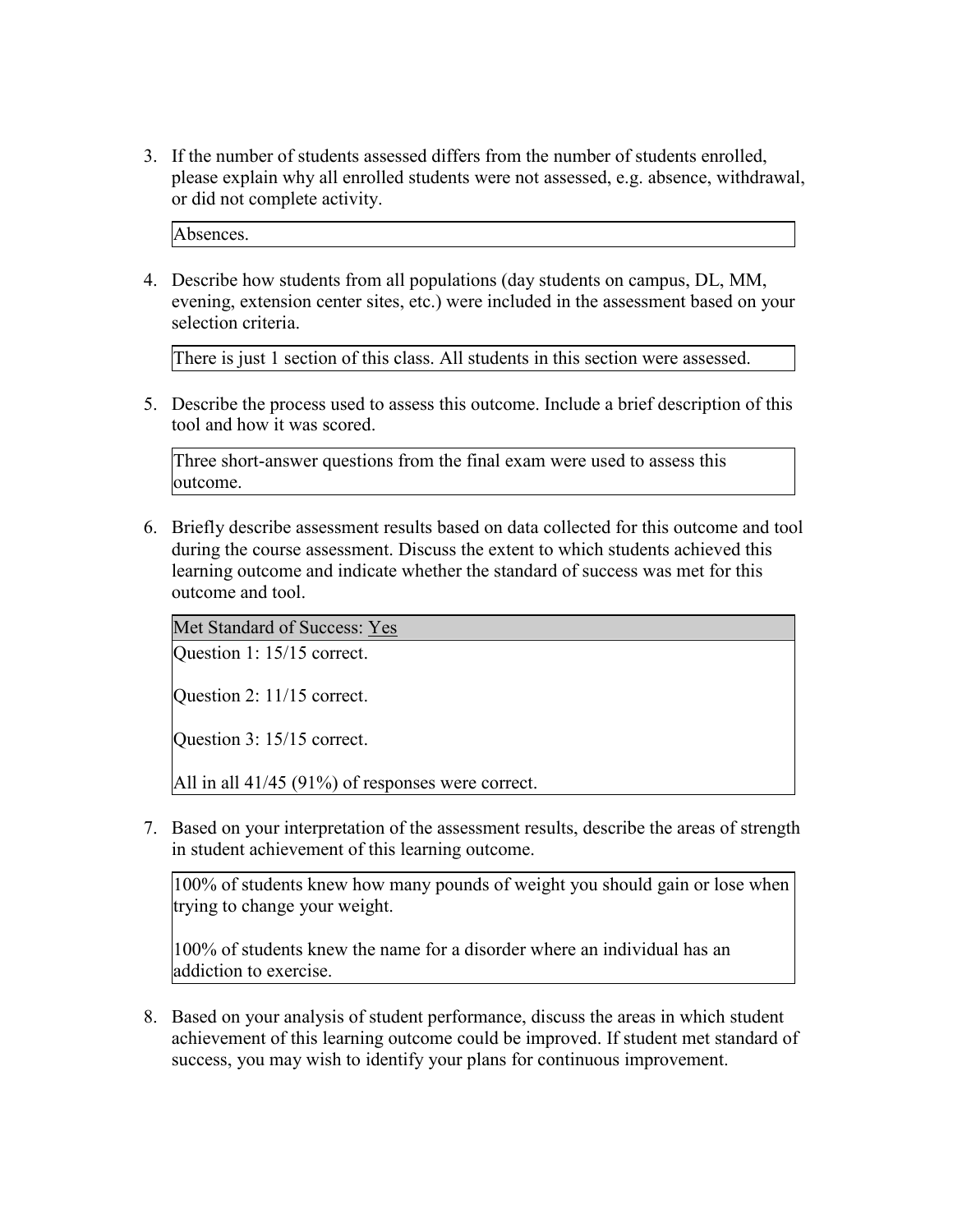Only 73% of students knew what BMI does NOT take into account in its measure of body fat. Perhaps more time can be spent on the calculation of BMI. Possibly some kind of drawing exercise could demonstrate what is and is not measured in the calculation of BMI.

Outcome 3: Design, monitor, and evaluate exercise and nutrition variables to achieve specific weight control outcomes.

- Assessment Plan
	- o Assessment Tool: Project portfolio
	- o Assessment Date: Winter 2016
	- o Course section(s)/other population: all
	- o Number students to be assessed: All students
	- o How the assessment will be scored: departmentally-developed rubric
	- o Standard of success to be used for this assessment: 70% of students will score at least 70%.
	- o Who will score and analyze the data: department faculty
- 1. Indicate the Semester(s) and year(s) assessment data were collected for this report.

| Fall (indicate years below) below) | Winter (indicate years) | SP/SU (indicate years)<br>below) |
|------------------------------------|-------------------------|----------------------------------|
| 2018                               |                         |                                  |

2. Provide assessment sample size data in the table below.

| # of students enrolled | # of students assessed |
|------------------------|------------------------|
|                        |                        |

3. If the number of students assessed differs from the number of students enrolled, please explain why all enrolled students were not assessed, e.g. absence, withdrawal, or did not complete activity.

Absences

4. Describe how students from all populations (day students on campus, DL, MM, evening, extension center sites, etc.) were included in the assessment based on your selection criteria.

There is just 1 section of this class. All students in this section were assessed.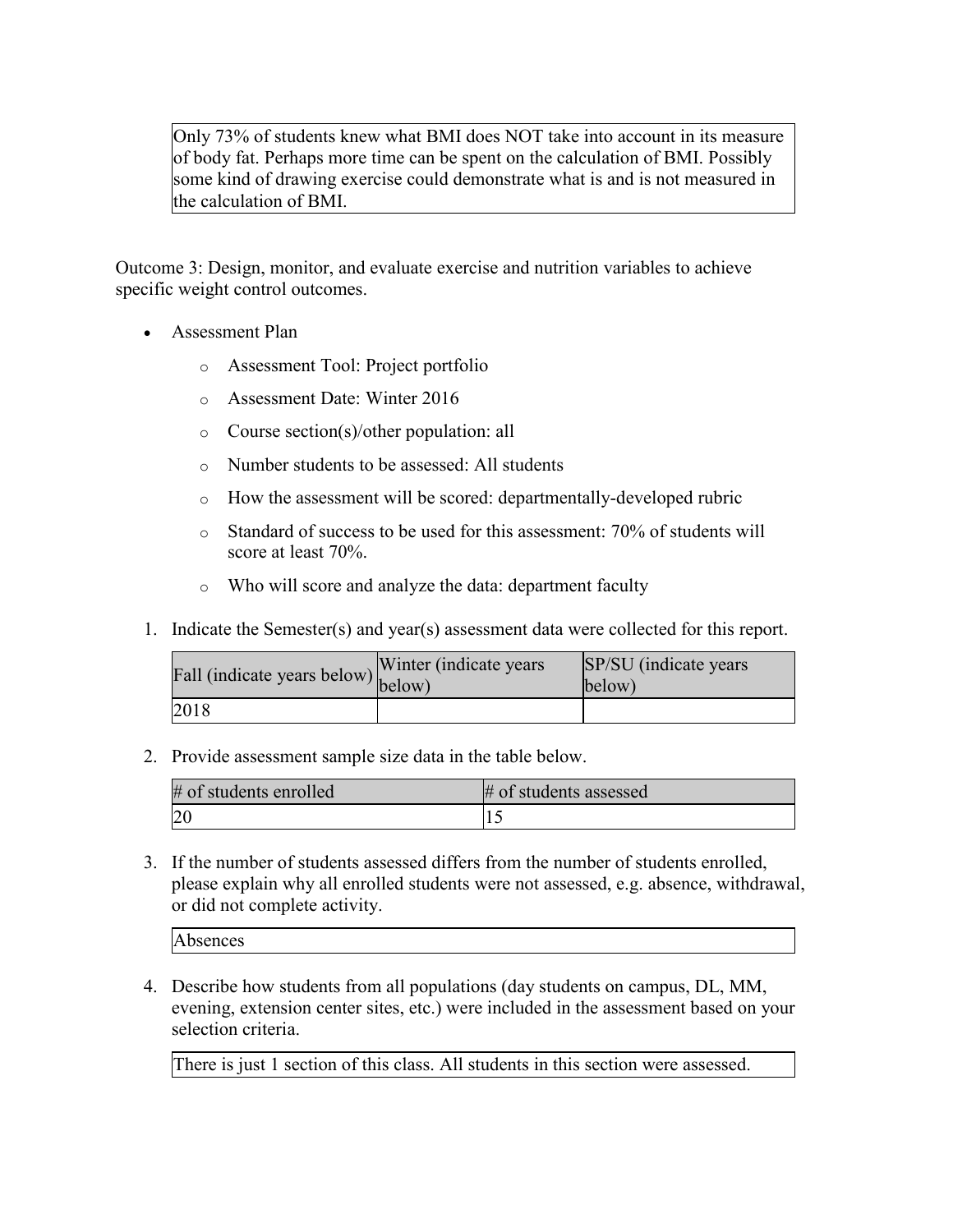5. Describe the process used to assess this outcome. Include a brief description of this tool and how it was scored.

Students did a Total Body Makeover Challenge. This outcome was assessed by using rubrics to evaluate 3 of the Objectives within the Total Body Makeover Challenge.

6. Briefly describe assessment results based on data collected for this outcome and tool during the course assessment. Discuss the extent to which students achieved this learning outcome and indicate whether the standard of success was met for this outcome and tool.

Met Standard of Success: Yes

Objective 6: 10-point rubric. Success defined as: 70% of students will score 10/10 on this Objective. What happened: 12/15 students (80%) scored 10/10. Thus, SUCCESS!

Objective 8: Success on this Objective defined as: 70% of students will record their workouts. What happened: 13/15 students (86%) recorded their workouts. Thus, SUCCESS!

Objective 9: Success on this Objective defined as: 70% of students will earn at least 28/40 points on the Write-Up component of the Total Body Makeover Challenge. What happened: 12/15 (80%) students met the objective. Thus, SUCCESS!

Students were successful on each component of this outcome.

7. Based on your interpretation of the assessment results, describe the areas of strength in student achievement of this learning outcome.

Students do a Total Body Makeover Challenge in Bio 142. This includes establishing and defending weight control outcomes, complying with your chosen exercise plan, and evaluating the results. (These are the three objectives that were considered in the assessment of this Outcome.) Success was at least 80% on all three of these objectives.

8. Based on your analysis of student performance, discuss the areas in which student achievement of this learning outcome could be improved. If student met standard of success, you may wish to identify your plans for continuous improvement.

Based in part on this assessment, Katie Hamilton plans a substantial Master Syllabus Update to be completed during Spring/Summer 2019. Rather than guess what Katie is planning for this Outcome, I think it's more honest to say that she will be working on all aspects of the class.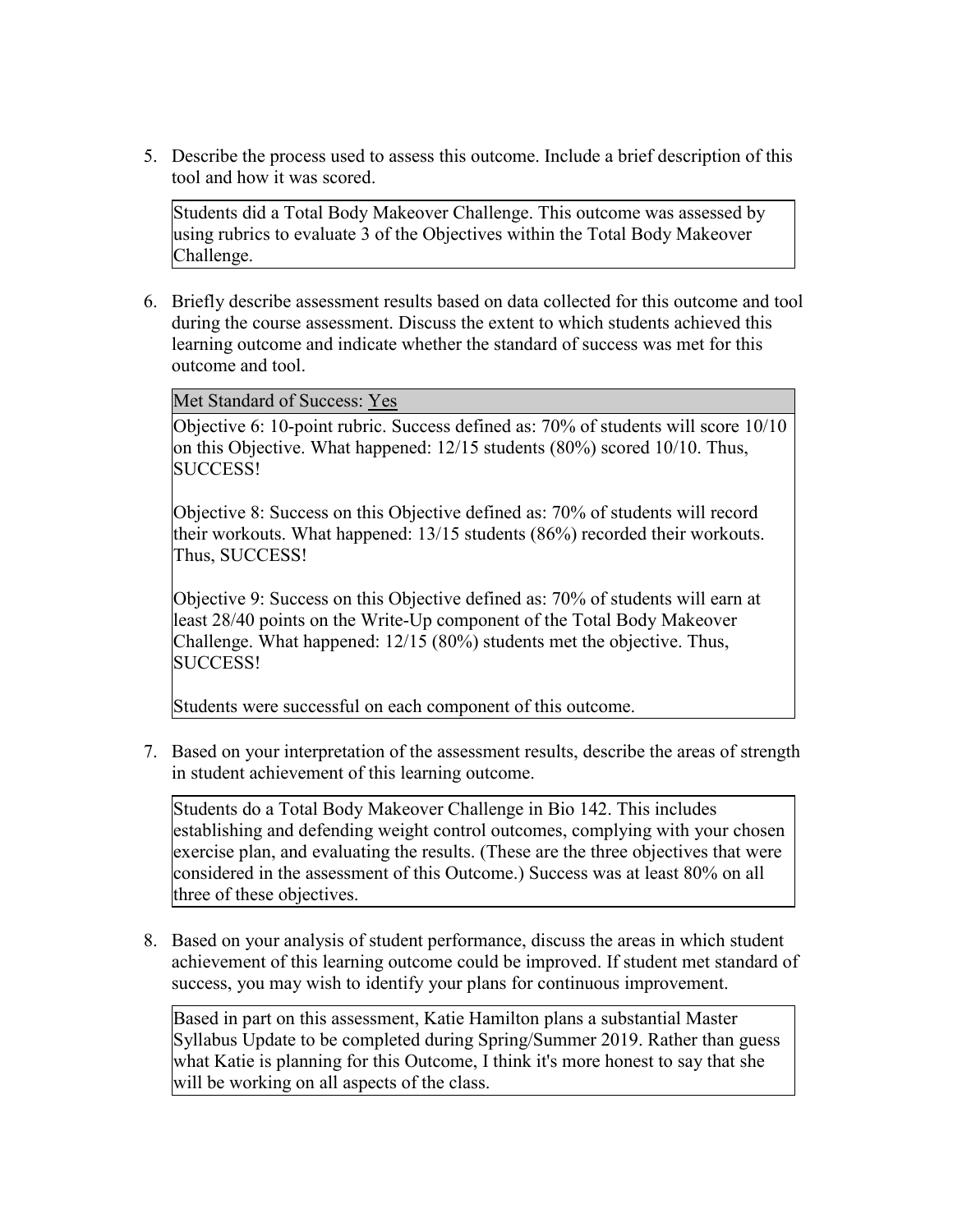## **III. Course Summary and Intended Changes Based on Assessment Results**

1. Based on the previous report's Intended Change(s) identified in Section I above, please discuss how effective the changes were in improving student learning.

N/A

2. Describe your overall impression of how this course is meeting the needs of students. Did the assessment process bring to light anything about student achievement of learning outcomes that surprised you?

The Total Body Makeover Challenge is the capstone project for Bio 142. Given the very good performance on the Outcome related to the Total Body Makeover Challenge, I think the course is probably meeting student needs quite well.

3. Describe when and how this information, including the action plan, was or will be shared with Departmental Faculty.

Katie Hamilton will be working on a Master Syllabus Update over spring/summer 2019. I expect she will share her work with the department chair. At that point, the chair will wrestle it into an official Master Syllabus Update format in Curricunet.

| <b>Intended Change</b>                         | Description of the<br>change                                                                                                                                                                                                                                                  | Rationale                                                                                                                                                                                                                       | Implementation<br>Date |
|------------------------------------------------|-------------------------------------------------------------------------------------------------------------------------------------------------------------------------------------------------------------------------------------------------------------------------------|---------------------------------------------------------------------------------------------------------------------------------------------------------------------------------------------------------------------------------|------------------------|
| Other: numerous<br>modifications may<br>happen | Possibilities:<br>modifications to<br>quiz questions;<br>rewrite the<br>definition of<br>"standard of<br>success" in those<br>cases where<br>students are<br>answering multiple<br>test or quiz<br>questions tied to a<br>single Outcome;<br>modifications to<br>assignments. | This class is long<br>overdue for<br>assessment and<br>syllabus update.<br>Katie Hamilton<br>plans to take a hard<br>look at the class<br>during<br>spring/summer<br>2019. We will know<br>more once she<br>finishes that work. | 2019                   |

Intended Change(s)

4.

5. Is there anything that you would like to mention that was not already captured?